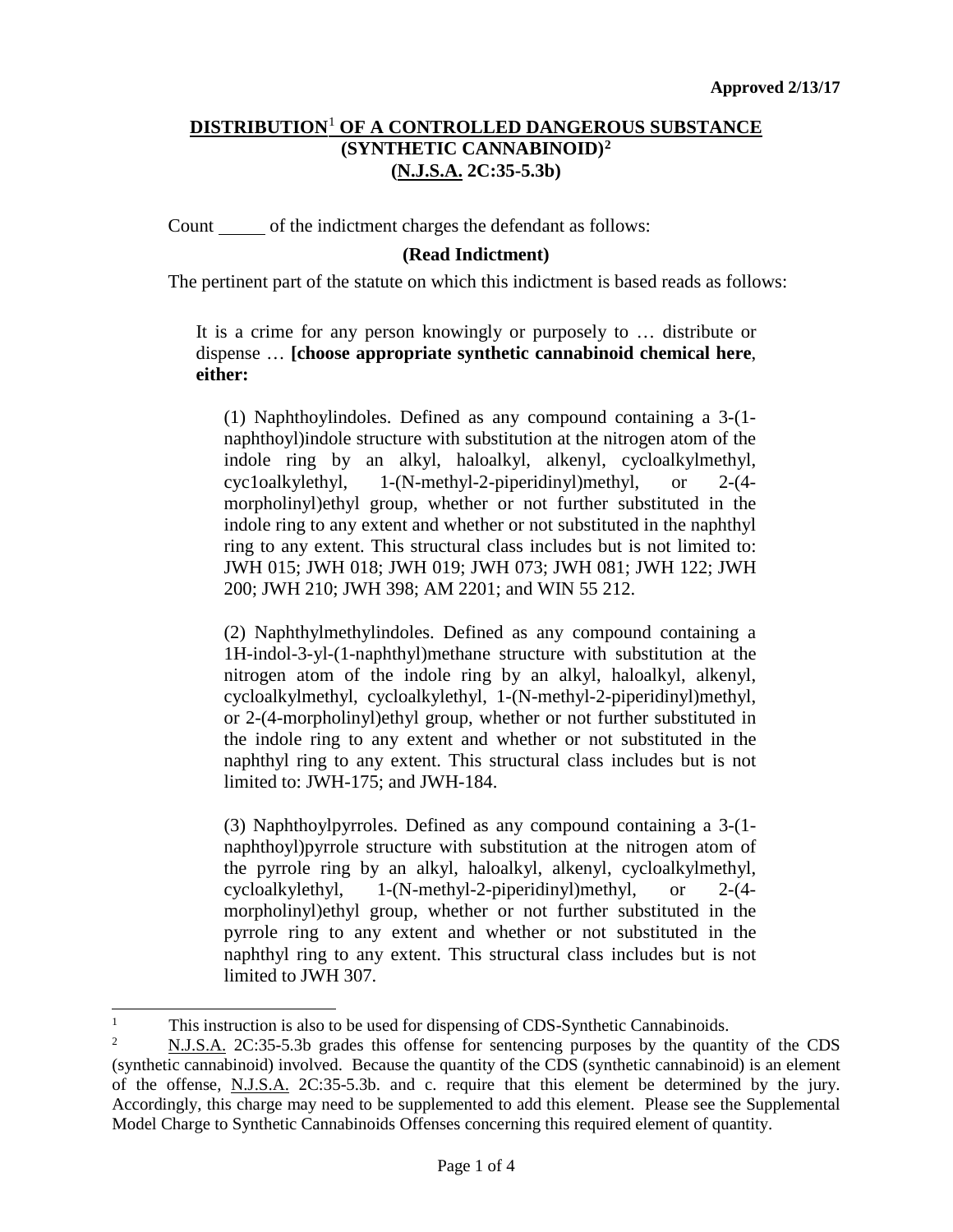(4) Naphthylmethylindenes. Defined as any compound containing a naphthylideneindene structure with substitution at the 3-position of the indene ring by an alkyl, haloalkyl, alkenyl, cycloalkylmethyl, cycloalkylethyl, 1-(N-methyl-2-piperidinyl)methyl, or 2-(4 morpholinyl)ethyl group, whether or not further substituted in the indene ring to any extent and whether or not substituted in the naphthyl ring to any extent. This structural class includes but is not limited to JWH-176.

(5) Phenylacetylindoles. Defined as any compound containing a 3 phenylacetylindole structure with substitution at the nitrogen atom of the indole ring by an alkyl, haloalkyl, alkenyl, cycloalkylmethyl, cycloalkylethyl, 1-(N-methyl-2-piperidinyl)methyl, or 2-(4 morpholinyl)ethyl group, whether or not further substituted in the indole ring to any extent and whether or not substituted in the phenyl ring to any extent. This structural class includes but is not limited to: RCS-8 (SR-18); JWH 250; JWH 203; JWH-251; and JWH-302.

(6) Cyclohexylphenols. Defined as any compound containing a 2-(3 hydroxycyclohexyl)phenol structure with substitution at the 5-position of the phenolic ring by an alkyl, haloalkyl, alkenyl, cycloalkylmethyl, cycloalkylethyl, 1-(N-methyl-2-piperidinyl)methyl, or 2-(4 morpholinyl)ethyl group, whether or not substituted in the cyclohexyl ring to any extent. This structural class includes but is not limited to CP 47,497 (and homologues(analogs)); cannabicyclohexanol; and CP 55, 940.

(7) Benzoylindoles. Any compound containing a 3-(benzoyl)indole structure with substitution at the nitrogen atom of the indole ring by an alkyl, haloalkyl, alkenyl, cycloalkylmethyl, cycloalkylethyl, 1-(Nmethyl-2-piperidinyl)methyl, or 2-(4-morpholinyl)ethyl group, whether or not further substituted in the indole ring to any extent and whether or not substituted in the phenyl ring to any extent. This structural class includes but is not limited to: AM 694; Pravadoline (WIN 48,098); RCS 4; and AM-679.

(8) [2,3-Dihydro-5-methyl-3-(4-morpholinylmethyl)pyrrolo[1,2,3-de]- 1, 4-benzoxazin-6-yl]-1-napthalenylmethanone. This structural class includes but is not limited to WIN 55,212-2.

(9) (6aR, 10aR)-9-(hydroxymethyl)-6, 6-dimethyl-3-(2-methyloctan-2 yl)-6a,7,10,10a-tetrahydrobenzo[c]chromen-l-ol 7370. This structural class includes but is not limited to HU-210.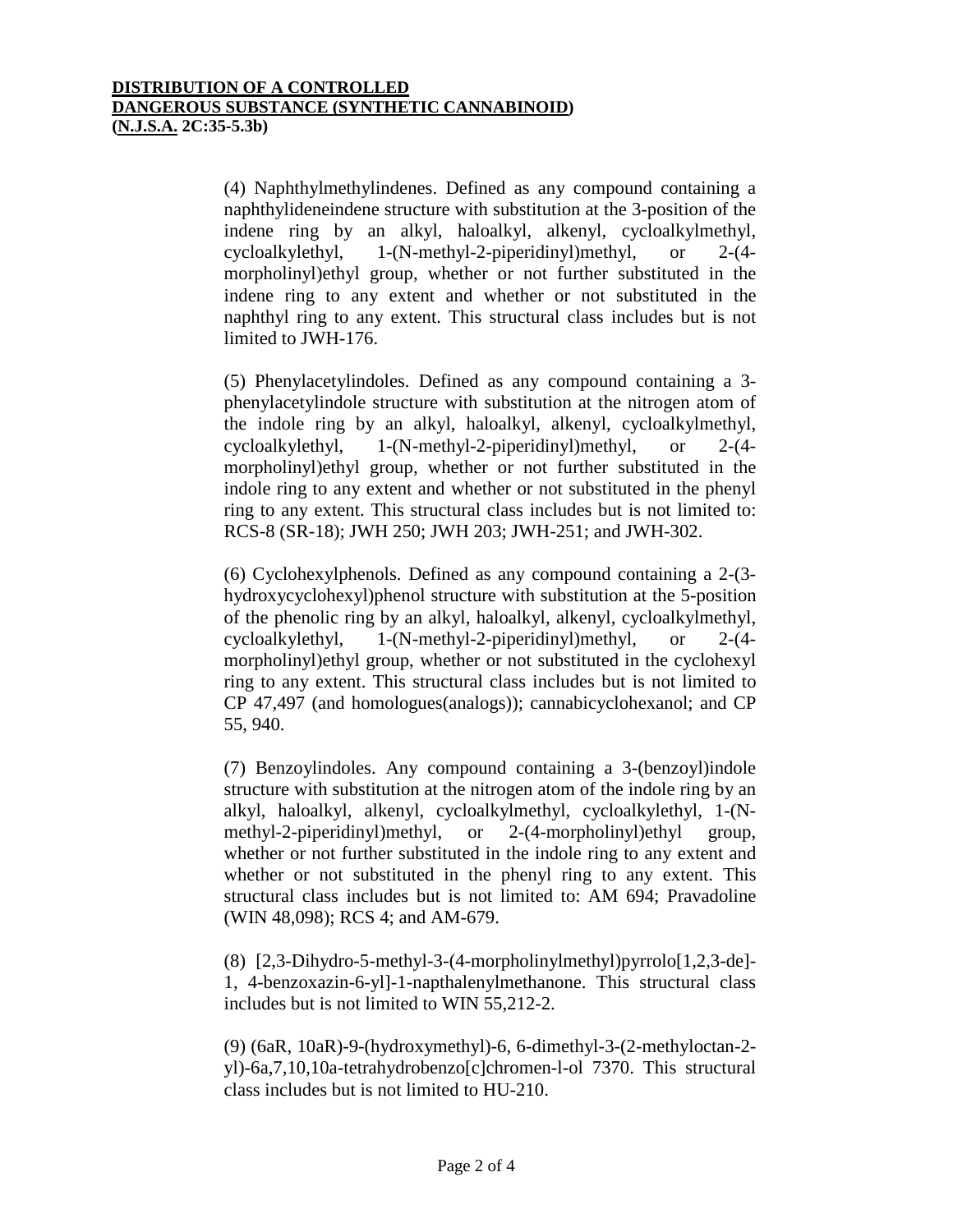## **DISTRIBUTION OF A CONTROLLED DANGEROUS SUBSTANCE (SYNTHETIC CANNABINOID) (N.J.S.A. 2C:35-5.3b)**

(10) Adamantoylindoles. Defined as any compound containing a 3-(1 adamantoyl)indole structure with substitution at the nitrogen atom of the indole ring by an alkyl, haloalkyl, alkenyl, cycloalkylmethyl, cycloalkylethyl, 1-(N-methyl-2-piperidinyl)methyl, or 2-(4 morpholinyl)ethyl group, whether or not further substituted in the adamantyl ring system to any extent. This structural class includes but is not limited to AM-1248.

(11) Any other synthetic chemical compound that is a cannabinoid receptor agonist and mimics the pharmacological effect of naturally occurring cannabinoids that is not listed in Schedules II through V or is not an FDA approved drug.**]**.

In order for you to find defendant guilty of the charge, the State must prove the following elements beyond a reasonable doubt:

- 1. That S in evidence contains **[choose appropriate CDS (synthetic cannabinoid) here]**;
- 2. That the defendant distributed **[**or dispensed**]** S ; and
- 3. That the defendant acted knowingly or purposefully in distributing **[**or dispensing**]** S .

The first element that the State must prove beyond a reasonable doubt is that S\_\_\_\_ contains **[choose appropriate CDS (synthetic cannabinoid) here]**.

In regard to the second element, the State must prove beyond a reasonable doubt that defendant distributed **[**or dispensed**]** S in evidence.

To "distribute" means the transfer, actual, constructive or attempted,  $3$  from one person to another of a controlled dangerous substance. It is not necessary that the drugs be transferred in exchange for payment or promise of payment of money or anything of value.<sup>[4](#page-2-1)</sup>

**[Charge when applicable:** "Dispensing" means to deliver a controlled dangerous substance to an ultimate user or research subject by or pursuant to the lawful order of a practioner, including the prescribing, administering, packaging, labeling, or compounding necessary to prepare the substance for that delivery. [5](#page-2-2) **]**

In regard to the third element, the State must prove beyond a reasonable doubt that defendant acted knowingly or purposefully in distributing **[**or dispensing**]** S .

<span id="page-2-0"></span><sup>&</sup>lt;sup>3</sup> This definition is taken from the definitions of "distribute" and "deliver" set forth in N.J.S.A. 2C:35-2.

<span id="page-2-1"></span> $\frac{4}{5}$  State v. Heitzman, 209 N.J. Super. 617, 621 (App. Div. 1986), aff'd, 107 N.J. 603 (1987).

<span id="page-2-2"></span>This definition is taken from the definition of "dispense" set forth in N.J.S.A. 2C:35-2.